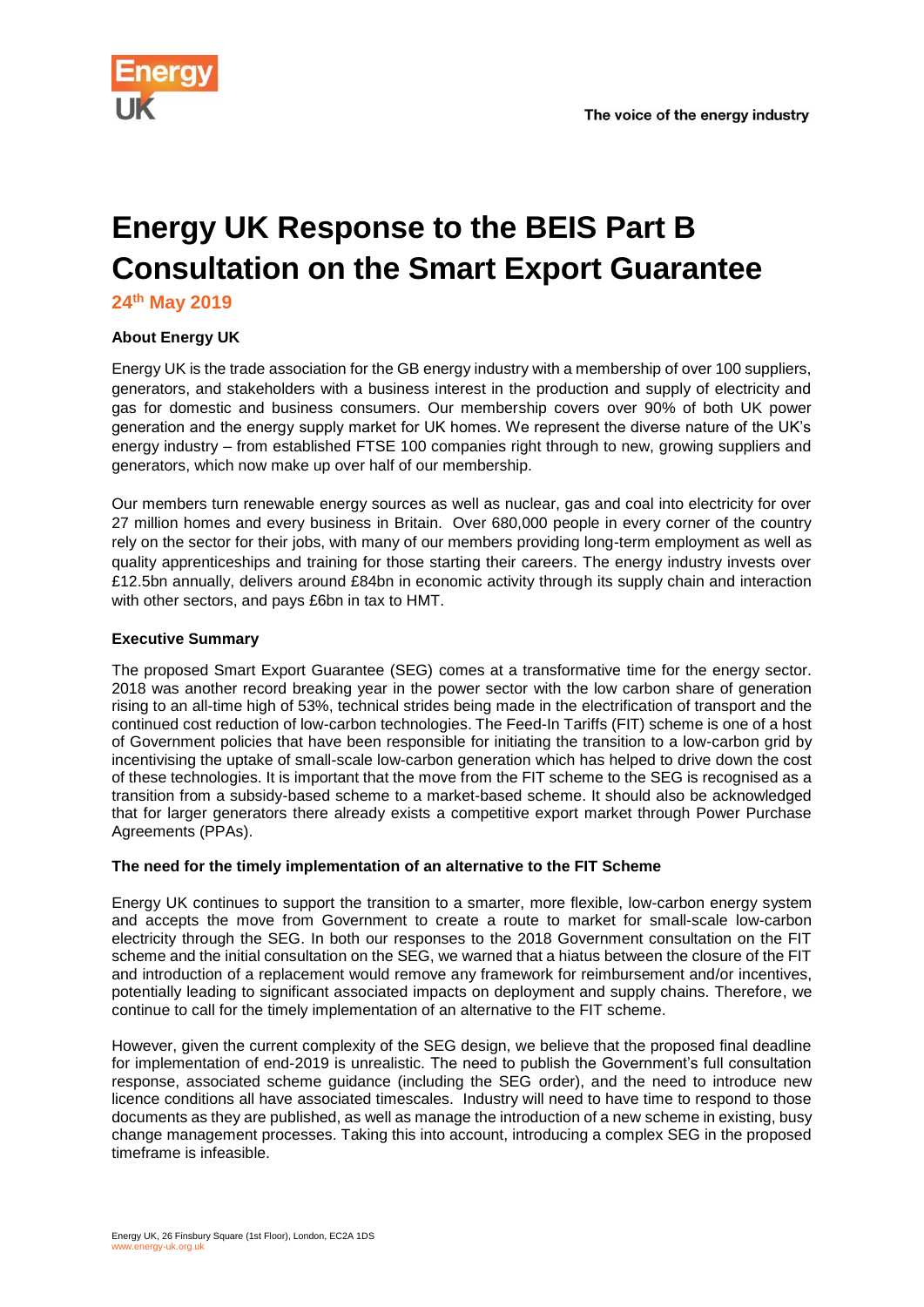#### **We are concerned that the SEG, as currently proposed, is overly complex**

In our response to the January consultation on the SEG, we suggested that the scheme could be delivered through a simple licence condition that would require all suppliers to 'offer, when requested, export terms to all customers where that customer is smart enabled'. We strongly believe that government should follow this approach to limit barriers to supplier involvement. At a time when the joint Ofgem and BEIS Future Retail Market Design programme is actively considering the role of obligations and thresholds and whether they distort and hold back market development, it would seem counter-intuitive to introduce a complex mechanism that requires these interventions [1].

Should you have any questions regarding this consultation response then please do not hesitate to get in touch via the details below.

I can confirm that this response may be published on the Department's website.

#### **Philip McNally**

Policy Executive, Power Energy UK

020 7024 7633 [philip.mcnally@energy-uk.org.uk](mailto:philip.mcnally@energy-uk.org.uk)

## **Response to Questions**

1. The government welcomes any comments on the proposed new licence conditions attached at the end of this consultation, which are required to implement the Smart Export Guarantee.

Energy UK agrees that the policy intent of the SEG should be to promote low-carbon small-scale electricity, however, we believe that the licence conditions, in their current form, lack detail on the issue of identifying an eligible low-carbon energy source. We propose that more detail is provided in the licence conditions on the issue of co-location with storage and on determining eligible low-carbon generation. Fundamentally, requiring suppliers to differentiate between 'green' and 'brown' power appears to be a disproportionate measure for domestic households, where there is little incentive or means to 'cycle' electricity for financial gain. In line with the policy intent, we would propose a threshold over which differentiating between green and brown power should be required, in order to deliver on the low-carbon focus, eliminate the opportunity for material scheme abuse and reduce the administrative burden on Generators. This approach would have the added benefit of allowing Licensees to offer higher value tariffs to Generators by removing some pass-through costs.

We are not satisfied with the level of clarity on whether SEG Licensees are expected to fully settle export generation in line with the Balancing and Settlement Code (BSC). The text included in the "definitions and interpretations" section of Schedule A, "*Export…which is accounted for in accordance with the Balancing and Settlement Code…*" is not definitive. We note that FIT Licensees are not expected to settle export, given the low level of FIT volumes, and suggest the same approach is adopted for the SEG scheme. We are concerned that introducing additional steps for SEG Licensees will ultimately affect the value of tariffs that can be offered to SEG Generators.

We welcome the flexibility that the current drafting of the licence conditions provides SEG Licensees in regards to switching, termination rights and change of ownership. It is important that the Licensee is able to define these terms in any SEG product according to its own business model. We also welcome licence condition 6.3, which details the duty of the SEG Licensee in ensuring these terms are clearly communicated and understood by the Generator. We are satisfied that the current drafting ensures that both parties to the contract are protected, which is key to delivering a successful SEG.

<sup>1</sup> Bristol Energy agree with the position in the consultation that there should be a threshold of 150,000 on the supplier obligation.